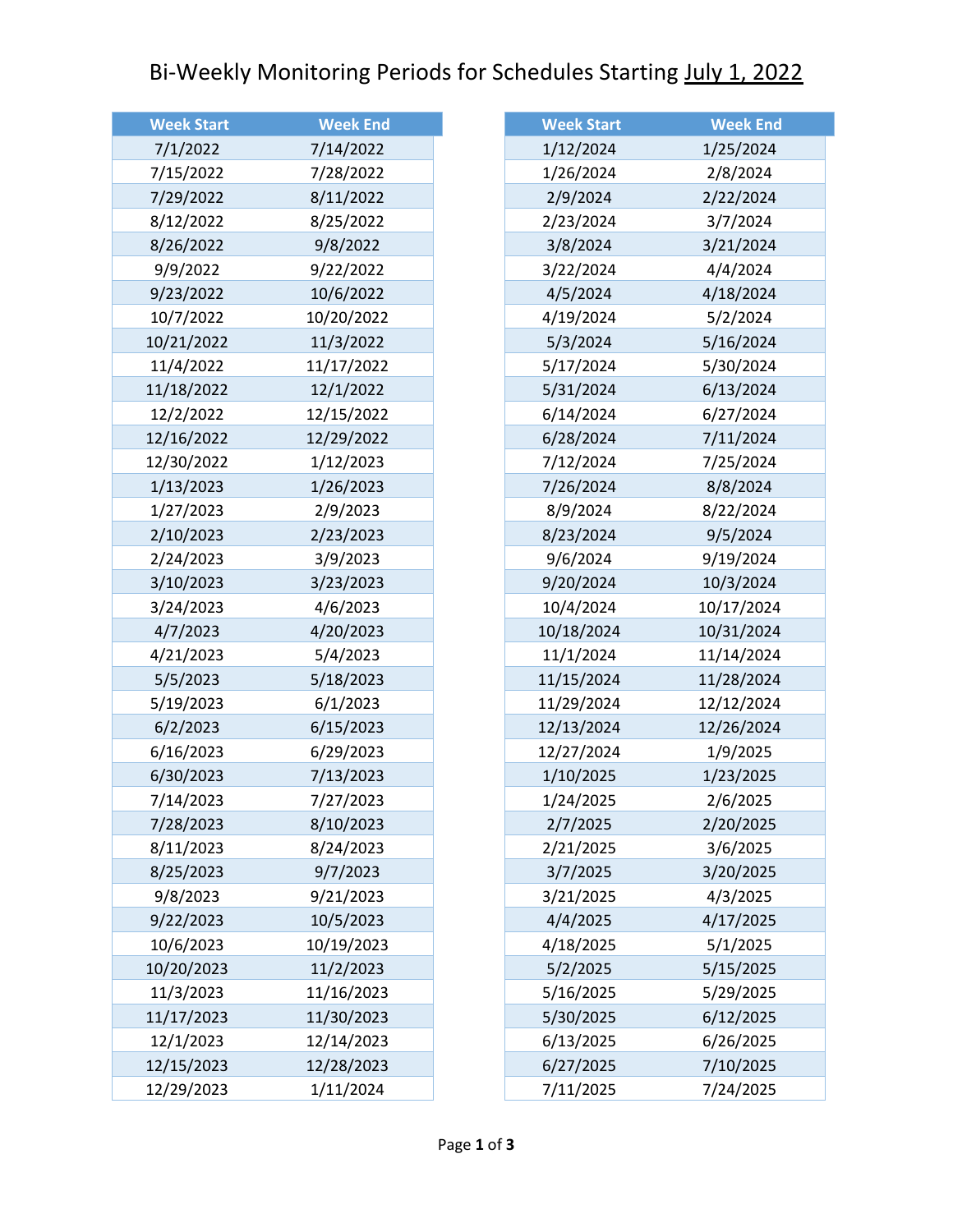## Bi-Weekly Monitoring Periods for Schedules Starting July 1, 2022

| <b>Week Start</b> | <b>Week End</b> |
|-------------------|-----------------|
| 7/25/2025         | 8/7/2025        |
| 8/8/2025          | 8/21/2025       |
| 8/22/2025         | 9/4/2025        |
| 9/5/2025          | 9/18/2025       |
| 9/19/2025         | 10/2/2025       |
| 10/3/2025         | 10/16/2025      |
| 10/17/2025        | 10/30/2025      |
| 10/31/2025        | 11/13/2025      |
| 11/14/2025        | 11/27/2025      |
| 11/28/2025        | 12/11/2025      |
| 12/12/2025        | 12/25/2025      |
| 12/26/2025        | 1/8/2026        |
| 1/9/2026          | 1/22/2026       |
| 1/23/2026         | 2/5/2026        |
| 2/6/2026          | 2/19/2026       |
| 2/20/2026         | 3/5/2026        |
| 3/6/2026          | 3/19/2026       |
| 3/20/2026         | 4/2/2026        |
| 4/3/2026          | 4/16/2026       |
| 4/17/2026         | 4/30/2026       |
| 5/1/2026          | 5/14/2026       |
| 5/15/2026         | 5/28/2026       |
| 5/29/2026         | 6/11/2026       |
| 6/12/2026         | 6/25/2026       |
| 6/26/2026         | 7/9/2026        |
| 7/10/2026         | 7/23/2026       |
| 7/24/2026         | 8/6/2026        |
| 8/7/2026          | 8/20/2026       |
| 8/21/2026         | 9/3/2026        |
| 9/4/2026          | 9/17/2026       |
| 9/18/2026         | 10/1/2026       |
| 10/2/2026         | 10/15/2026      |
| 10/16/2026        | 10/29/2026      |
| 10/30/2026        | 11/12/2026      |
| 11/13/2026        | 11/26/2026      |
| 11/27/2026        | 12/10/2026      |
| 12/11/2026        | 12/24/2026      |
| 12/25/2026        | 1/7/2027        |
| 1/8/2027          | 1/21/2027       |
| 1/22/2027         | 2/4/2027        |

| <b>Week Start</b> | <b>Week End</b> |
|-------------------|-----------------|
| 2/5/2027          | 2/18/2027       |
| 2/19/2027         | 3/4/2027        |
| 3/5/2027          | 3/18/2027       |
| 3/19/2027         | 4/1/2027        |
| 4/2/2027          | 4/15/2027       |
| 4/16/2027         | 4/29/2027       |
| 4/30/2027         | 5/13/2027       |
| 5/14/2027         | 5/27/2027       |
| 5/28/2027         | 6/10/2027       |
| 6/11/2027         | 6/24/2027       |
| 6/25/2027         | 7/8/2027        |
| 7/9/2027          | 7/22/2027       |
| 7/23/2027         | 8/5/2027        |
| 8/6/2027          | 8/19/2027       |
| 8/20/2027         | 9/2/2027        |
| 9/3/2027          | 9/16/2027       |
| 9/17/2027         | 9/30/2027       |
| 10/1/2027         | 10/14/2027      |
| 10/15/2027        | 10/28/2027      |
| 10/29/2027        | 11/11/2027      |
| 11/12/2027        | 11/25/2027      |
| 11/26/2027        | 12/9/2027       |
| 12/10/2027        | 12/23/2027      |
| 12/24/2027        | 1/6/2028        |
| 1/7/2028          | 1/20/2028       |
| 1/21/2028         | 2/3/2028        |
| 2/4/2028          | 2/17/2028       |
| 2/18/2028         | 3/2/2028        |
| 3/3/2028          | 3/16/2028       |
| 3/17/2028         | 3/30/2028       |
| 3/31/2028         | 4/13/2028       |
| 4/14/2028         | 4/27/2028       |
| 4/28/2028         | 5/11/2028       |
| 5/12/2028         | 5/25/2028       |
| 5/26/2028         | 6/8/2028        |
| 6/9/2028          | 6/22/2028       |
| 6/23/2028         | 7/6/2028        |
| 7/7/2028          | 7/20/2028       |
| 7/21/2028         | 8/3/2028        |
| 8/4/2028          | 8/17/2028       |